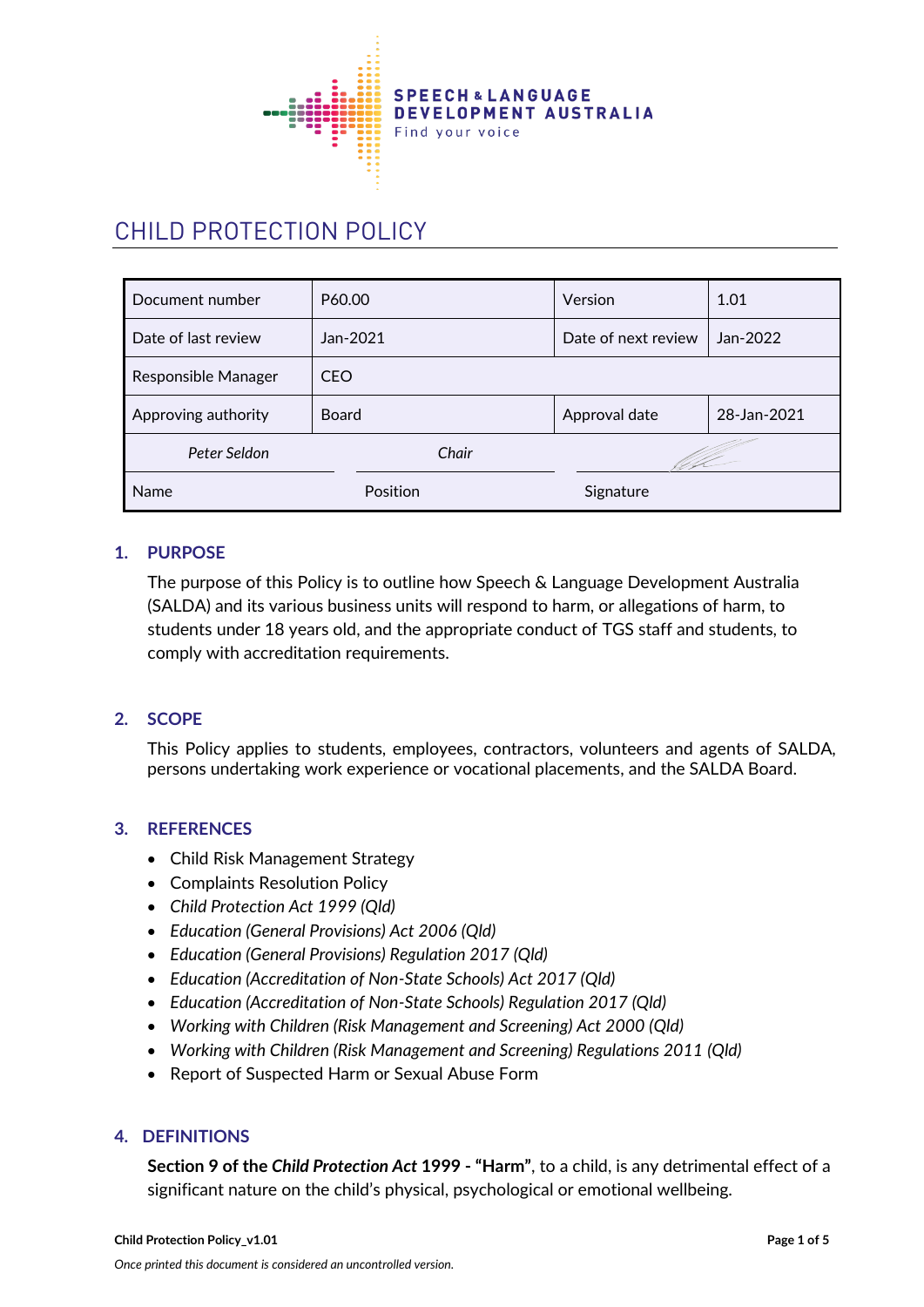- 1. It is immaterial how the harm is caused.
- 2. Harm can be caused by
	- a) physical, psychological or emotional abuse or neglect
	- b) sexual abuse or exploitation.
- 3. Harm can be caused by
	- a) a single act, omission or circumstance
	- b) a series or combination of acts, omissions or circumstances.

## **Section 10 of the** *Child Protection Act* **1999 -** A "**child in need of protection"** is a child who—

- a) has suffered significant harm, is suffering significant harm, or is at unacceptable risk of suffering significant harm
- b) does not have a parent able and willing to protect the child from the harm.

**Section 364 of the** *Education (General Provisions) Act* **2006 - "Sexual abuse"**, in relation to a relevant person, includes sexual behaviour involving the relevant person and another person in the following circumstances –

- (a) the other person bribes, coerces, exploits, threatens or is violent toward the relevant person
- (b) the relevant person has less power than the other person
- (c) there is a significant disparity between the relevant person and the other person in intellectual capacity or maturity.

# **5. POLICY**

## **5.1 Health and Safety**

SALDA has written processes in place about the health and safety of its staff and students in accordance with relevant workplace health and safety legislation.

## **5.2 Responding to Reports of Harm**

When SALDA receives any information alleging 'harm' 1 to a child or young person (other than harm arising from physical or sexual abuse) it will deal with the situation compassionately and fairly so as to minimise any likely harm to the extent it reasonably can. This is set out in the organisation's Child Risk Management Strategy. Information relating to physical or sexual abuse is handled under obligations to report set out in this policy<sup>2</sup>.

# **5.3 Conduct of Staff**

All staff, contractors and volunteers must ensure that their behaviour towards and relationships with students reflect proper standards of care for students. Staff, contractors and volunteers must not cause harm to students<sup>3</sup>.

<sup>1</sup> *Education (Accreditation of Non-State Schools) Regulation 2017 (Qld) s.16(7)*

<sup>2</sup> *Education (Accreditation of Non-State Schools) Regulation 2017 (Qld) s.16(1)*

<sup>3</sup> *Education (Accreditation of Non-State Schools) Regulation 2017 (Qld) s.16(1)*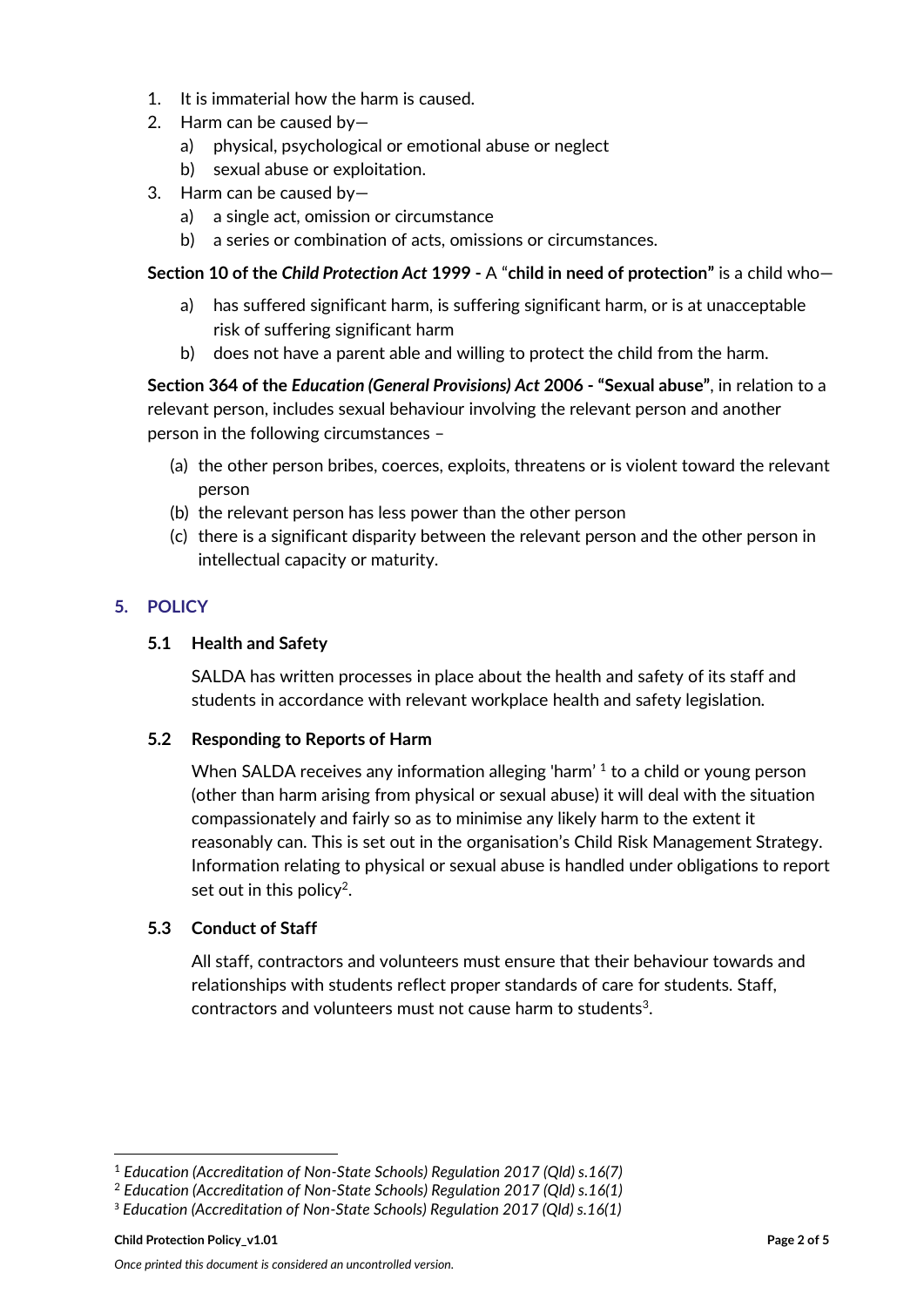#### **5.4 Reporting Inappropriate Behaviour**

If a child or young person considers the behaviour of a staff member to be inappropriate, they should report the behaviour to a member of staff or management.

#### **5.5 Dealing with Report of Inappropriate Behaviour**

A staff member who receives a report of inappropriate behaviour must report it to the TGS Principal/Chief Executive Officer (CEO). Where the Principal is the subject of the report of inappropriate behaviour, the staff member must inform the CEO, who shall also advise the Chair of the Board<sup>4</sup>. Reports will be dealt with under the Complaints Resolution Policy.

## **5.6 Reporting Sexual Abuse<sup>5</sup>**

Section 366 of the *Education (General Provisions) Act* 2006 states that if a staff member becomes aware, or reasonably suspects in the course of their employment at SALDA, that any of the following have been sexually abused by another person:

- a) a student under 18 years attending the school
- b) a pre-preparatory aged child registered in a pre-preparatory learning program at the school
- c) a person with a disability who:
	- i. under section 420(2) of the *Education (General Provisions) Act* 2006 is being provided with special education at the school; and
	- ii. is not enrolled in the preparatory year at the school.

then the staff member must give a written report about the abuse or suspected abuse to the Principal/CEO or to the Chair of the Board immediately.

The Principal/CEO or the Chair of the Board must immediately give a copy of the report to a police officer.

If the first person who becomes aware or reasonably suspects sexual abuse is the Principal/CEO, they must give a written report about the abuse, or suspected abuse to a police officer immediately and must also give a copy of the report to the Chair of the Board.

A report under this section must include the following particulars: -

- a) the name of the person giving the report (the *first person*)
- b) the student's name and sex
- c) details of the basis for the first person becoming aware, or reasonably suspecting, that the student has been sexually abused by another person
- d) details of the abuse or suspected abuse
- e) any of the following information of which the first person is aware:
	- i. the student's age
	- ii. the identity of the person who has abused, or is suspected to have abused, the student

<sup>4</sup> *Education (Accreditation of Non-State Schools) Regulation 2017 (Qld) s.16(2)*

<sup>5</sup> *Education (Accreditation of Non-State Schools) Regulation 2017 (Qld) s.16(2)(c)*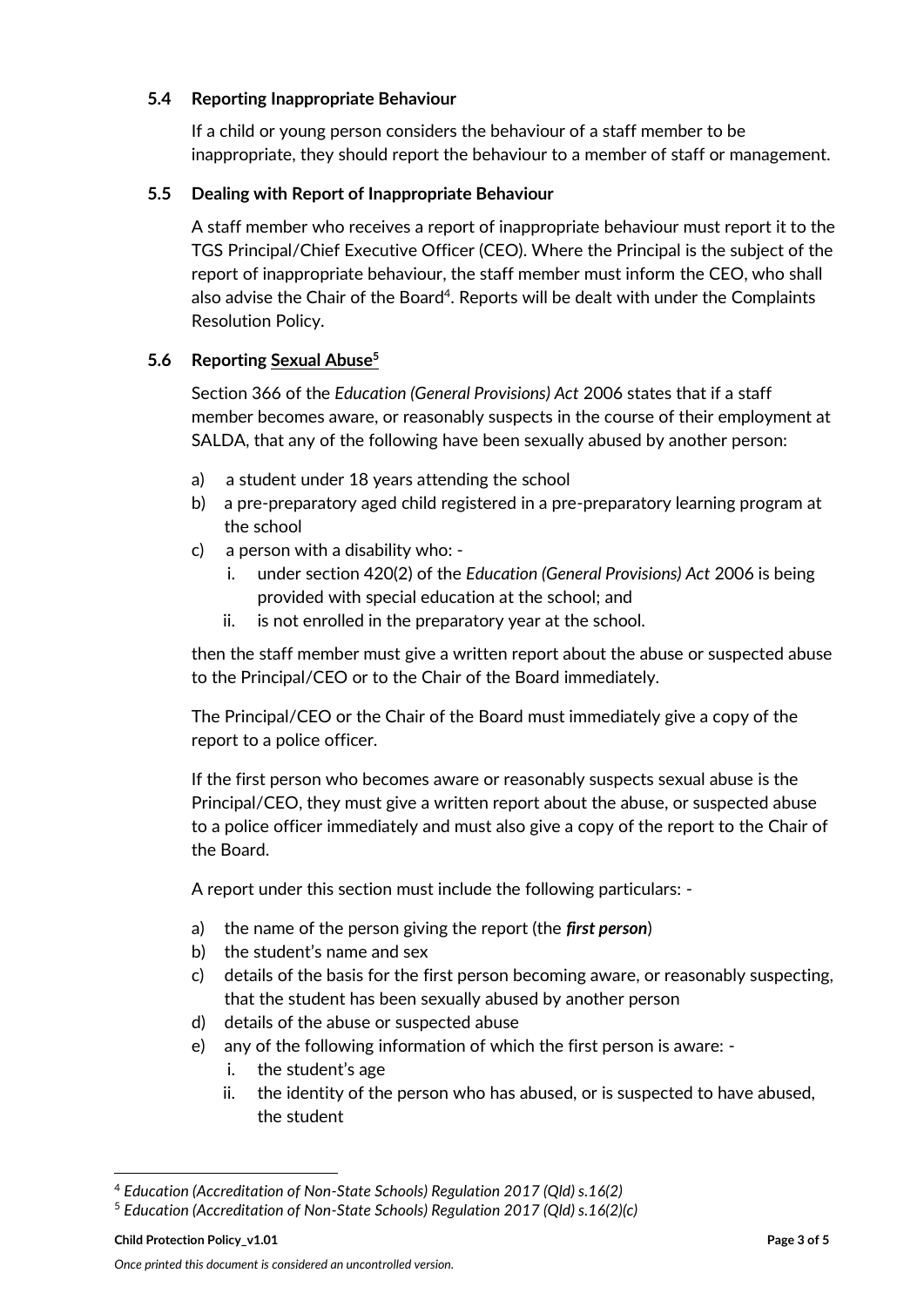iii. the identity of anyone else who may have information about the abuse or suspected abuse<sup>6</sup>.

# **5.7 Reporting Likely Sexual Abuse <sup>7</sup>**

Section 366A of the *Education (General Provisions) Act* 2006 states that if a staff member reasonably suspects in the course of their employment at the school, that any of the following is likely to be sexually abused by another person: -

- a) a student under 18 years attending the school
- b) a pre-preparatory aged child registered in a pre-preparatory learning program at the school
- c) a person with a disability who:
	- i. under section 420(2) of the *Education (General Provisions) Act* 2006 is being provided with special education at the school; and
	- ii. is not enrolled in the preparatory year at the school.

then the staff member must give a written report about the suspicion to the Principal/CEO or to the Chair of the Board.

The Principal/CEO or the Chair of the Board must immediately give a copy of the report to a police officer.

If the first person who reasonably suspects likely sexual abuse is the Principal/CEO, they must give a written report about the suspicion to a police officer immediately and must also give a copy of the report to the Chair of the Board.

A report under this section must include the following particulars: -

- a) the name of the person giving the report (the *first person*)
- b) the student's name and sex
- c) details of the basis for the first person reasonably suspecting that the student is likely to be sexually abused by another person
- d) any of the following information of which the first person is aware:
	- i. the student's age
	- ii. the identity of the person who has abused, or is suspected to be likely to abuse, the student
	- iii. the identity of anyone else who may have information about suspected likelihood of abuse<sup>8</sup>.

## **5.8 Reporting Physical and Sexual Abuse<sup>9</sup>**

Under Section 13E (3) of the *Child Protection Act* 1999, if a doctor, a registered nurse or a teacher forms a 'reportable suspicion' about a child "in the course of their engagement in their profession", they must make a written report.

A **reportable suspicion** about a child is a reasonable suspicion that the child: -

<sup>6</sup> *Education (General Provisions) Regulation 2017 (Qld) s.68*

<sup>7</sup> *Education (Accreditation of Non-State Schools) Regulation 2017 (Qld) s.16(2)(c)*

<sup>8</sup> *Education (General Provisions) Regulation 2017 (Qld) s.69*

<sup>9</sup> *Education (Accreditation of Non-State Schools) Regulation 2017 (Qld) s.16 (2) (d)*